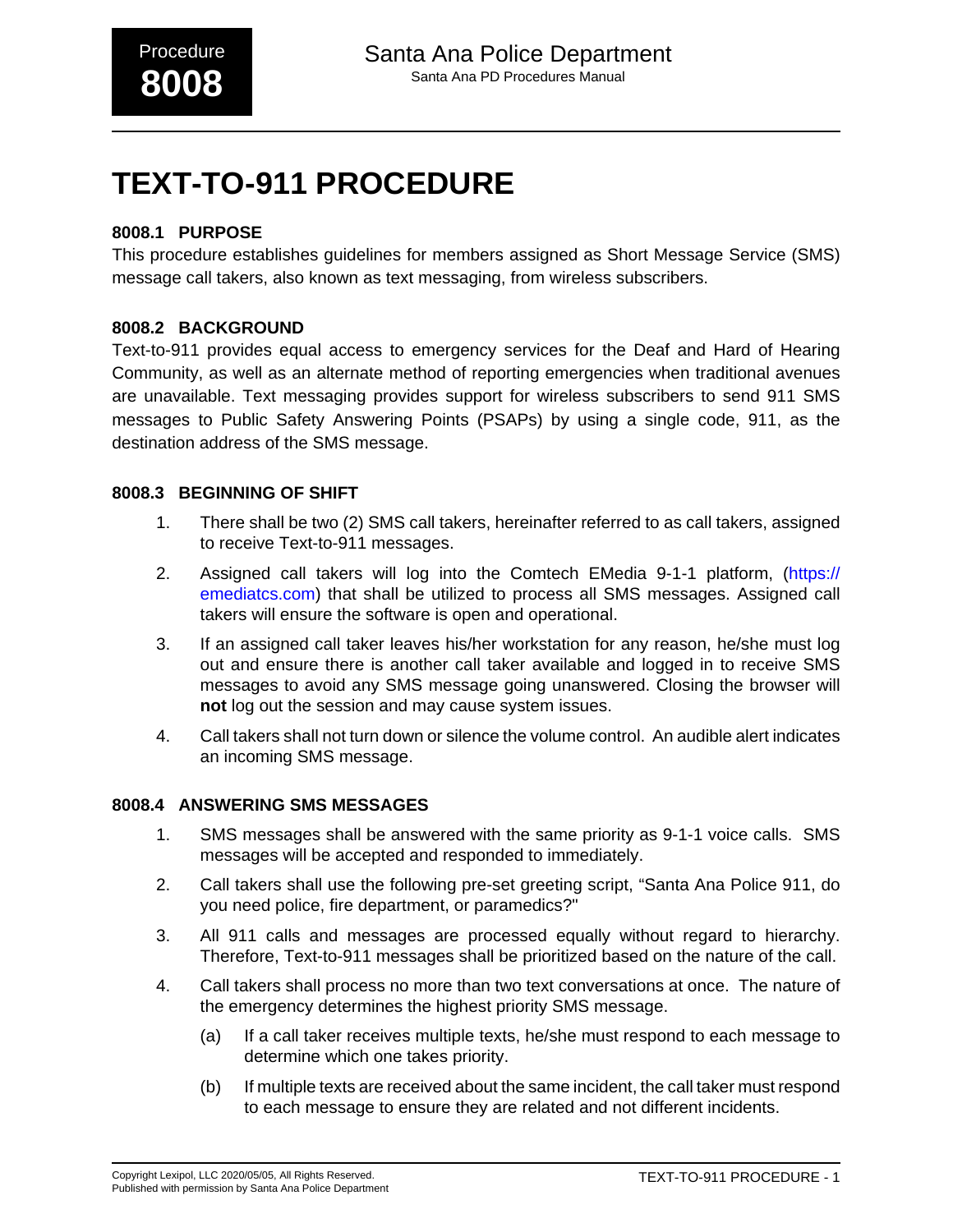### **8008.5 PROCESSING TEXT-TO-911 CALLS**

- 1. Obtaining the texter's location should be a top priority. Location accuracy varies between wireless providers and each Lat/Long provided should be treated as Phase 1. The maximum number of rebids allowed for an updated location is five (5).
	- (a) The highlighted letter/number in the center of the map indicates the number of times the location has been rebid/refreshed. Rebid should only be used if call takers are unable to obtain a good location for the texter. These limits should be considered as call takers continue to process the call.
	- (b) When transferring to another PSAP, the new call taker will receive a new allocation of five (5) opportunities to rebid/refresh the location.
- 2. Call takers should use the list of frequently asked questions that are designed as pre-set (canned) messages when possible; this expedites the call-taking process and provides consistency between calls.
- 3. Call takers will not use text talk, jargon, abbreviations, acronyms, or group multiple questions together. Questions will be spelled out and asked one at a time to avoid any misunderstanding with a caller.
- 4. Citizen's texting 911 who need police assistance, but do not have an emergency, should be directed to call the Department's non-emergency number.
- 5. The call taker should ask the texter if they can call in (make a voice call) and if it is safe for them to do so.
- 6. The call taker should ask the texter if it is safe for them to receive a call back from 9-1-1 and if they can receive one, should it become necessary.
- 7. The call taker should wait for a response before asking further questions.
- 8. When it is determined an emergency exists, a call for service shall be generated in CAD and officers should be dispatched.
	- (a) If the call taker is unable to decide on the nature of the emergency, an unknown trouble (927) call shall be entered into CAD with as much information as possible for responding officers. When unsure if suspicious circumstances are present, the call taker shall use good judgment and enter a call for service.
	- (b) If it is determined fire or EMS services are needed and the responding agency is capable of receiving text sessions, the call taker will transfer the call via text to the appropriate Fire/EMS agency. The call taker will send a text message to the texter stating, "Please stand by. I am connecting you with Fire/Paramedics."
	- (c) If the call is in progress, the call taker should keep the text session open to obtain updated information. He/she shall update the call for service with pertinent information until field units have made contact.
- 9. If there is no response from the texter after the initial text, but there is language within the original text to indicate there may be an emergency, the call taker can send a message asking the texter to call or text 911 if they have an emergency.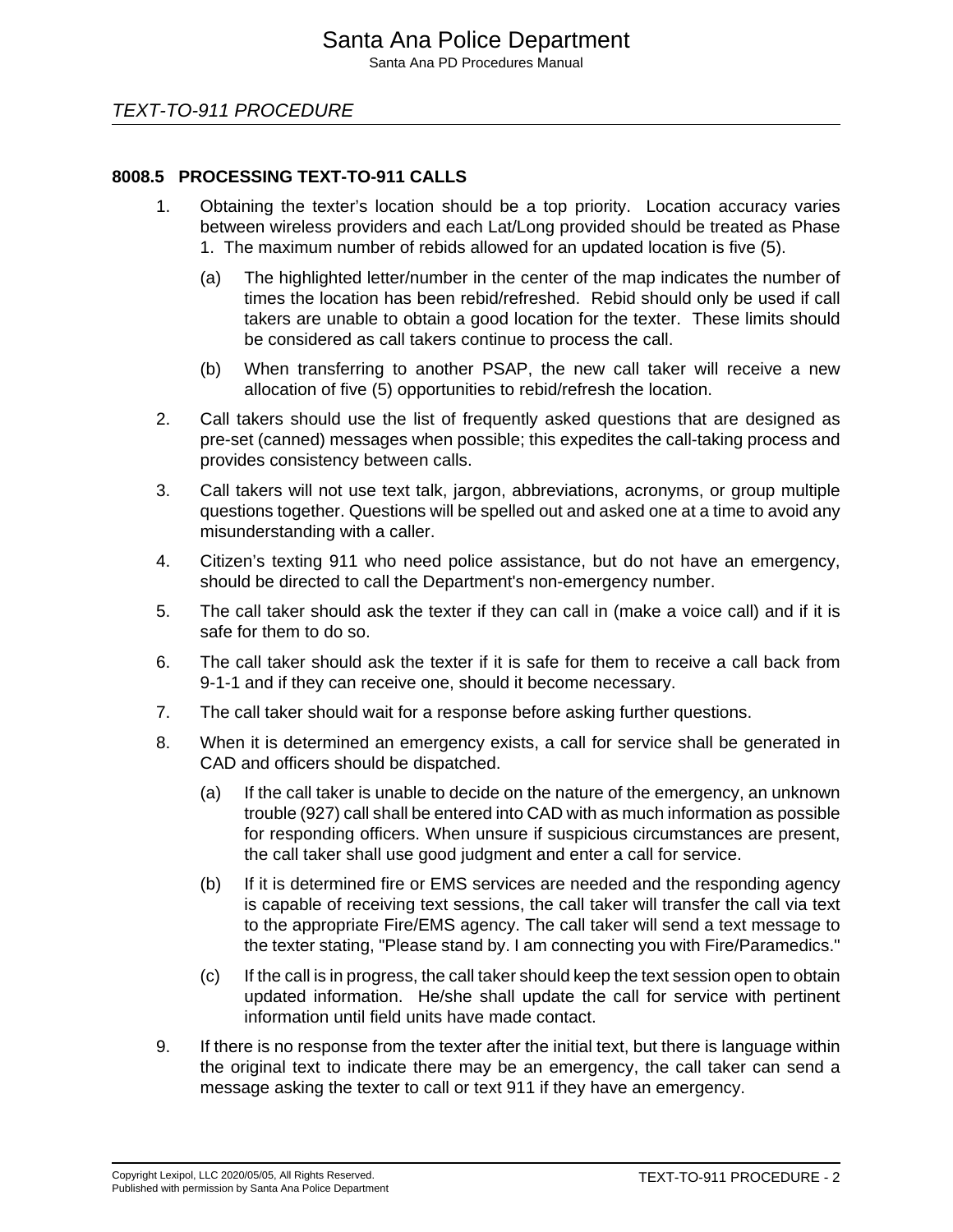- (a) If there is still no response, the call taker shall create a call for service using the call type 911 or 927, whichever is most applicable, based on the information received.
- (b) If the language within the original text does not indicate there is an emergency, or it was possibly a mis-text, the call taker can end the session after sending the message asking the texter to call or text if he or she has an emergency.
- 10. Situations may occur when a cellular phone number is known. However, the ALI cannot be retrieved through the X-Y coordinate process. In this case, it may be traced through the cellular provider, but only when it is determined a life-threatening emergency exists.
	- (a) Cellular providers have requirements and policies regarding the "pinging" of cellular telephones using GPS. If the phone is in the "On" mode, GPS signals help pinpoint the location of the cellular telephone. Contact numbers for individual cellular providers are located in the CAD Cardfile and can be searched for using the command "INFO". A Communication's Supervisor can also be contacted for assistance. In some cases, the approval of the Watch Commander may be required to seek confidential information from a cellular company.
- 11. The source code for all text calls will be 911T.

## **8008.6 TRANSFERRING SMS MESSAGES TO OTHER AGENCIES**

- 1. The texter will be anchored to the originating PSAP until the call taker ends the session or transfers it to another jurisdiction that accepts Text-to-911 calls. Upon a successful transfer, the call taker may end their session by releasing the session.
- 2. Calls received from Text-to-911 from cellular telephones are routed through cell phone towers directly to the agency that serves the boundaries of where the call originates. On occasion, calls may be misrouted and intended for CHP or neighboring agencies. These calls should be transferred to the correct jurisdiction immediately. The texter will be passed on either by transferring the session or by relaying the information by telephone. The call taker shall advise the caller when they are being transferred, and their information is passed on.
	- (a) The texter will be sent the following pre-set message. "Please stand by. I am transferring you and your information to the correct agency for assistance."
- 3. If the texter leaves our jurisdiction, the call taker will transfer the text session to the agency responsible for the jurisdiction where the texter is located. If the receiving agency has Text-to-911 capabilities but is unable to receive the text (you receive a bounce-back message), the information will be relayed by voice. The call taker shall advise the texter they will pass on the information to the right agency. **If applicable, the texter can be directed to make a voice call to 911**.
	- (a) If the receiving agency does not have Text-to-911 capabilities, the call taker will maintain the session and relay the information to the appropriate agency by voice. The call taker will keep the texter updated as to who is responding. **If applicable, the texter can be directed to make a voice call to 911**.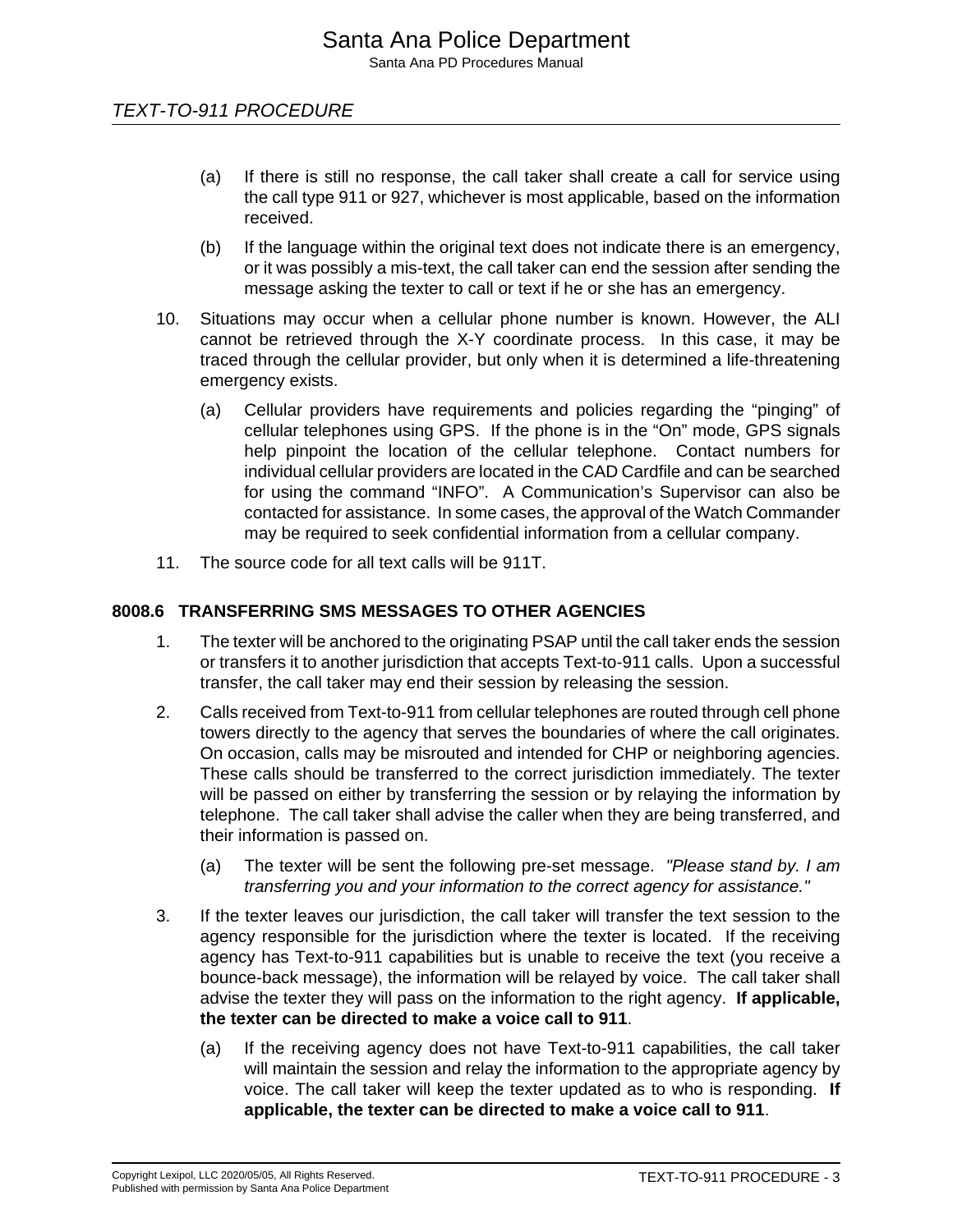## TEXT-TO-911 PROCEDURE

- (b) At-Will-Transfers may be done at any time by selecting the appropriate PSAP from the Transfer drop-down list.
- (c) Location-based Transfers are enabled only when the texter moves out of our PSAP's service area and into another text-enabled PSAP's area. A second transfer button will automatically display with the name of the receiving PSAP. The call taker **must** refresh the location before transferring to receive the most accurate location.
- 4. To View a recent or previously transferred session
	- (a) The list of sessions displayed in the Recent Calls queue refreshes when the call taker clicks the refresh button or sign out and back into EMedia.
	- (b) EMedia updates the list to reflect only sessions that were terminated or transferred from the moment of refresh back 24 hours.
	- (c) The list does not auto-refresh. It is possible to see numbers that are older than 24 hours if you have not refreshed. If the call taker clicks on one of these numbers, a dialog box opens. It allows call takers to choose between viewing the "stale" session and updating the Recent Sessions queue.
	- (d) If a session was recently transferred but is still active at the receiving PSAP, call takers can click the phone number in the Recent Sessions Queue to monitor the exchange between the texter and the receiving PSAP.

## **8008.7 TEXTS IN LANGUAGES OTHER THAN ENGLISH**

- 1. If a text call is received in Spanish, and the call taker is not receiving bilingual pay, the texter will be directed to make a voice call to 9-1-1 unless the other Text-to-911 call taker is bilingual and take over the session.
- 2. If the call taker is receiving bilingual pay, and he/she receives an SMS message in Spanish, he/she will process the text.
	- (a) If the text is from someone outside our jurisdiction who is a member of the Deaf and Hard of Hearing community, or someone with an emergency where it is too dangerous to make a voice call, the call taker will gather the necessary information and contact the agency with jurisdiction and pass on the information.
- 3. For caller's texting in a language other than Spanish, the call taker will direct the texter to make a voice call to 9-1-1.

### **8008.8 ENDING THE CALL**

- 1. Before ending the call, the call taker will advise the texter the requested assistance is being sent to the address the texter provided; this helps confirm the location of the incident is correct. Ex: "Officers will be dispatched to 123 S Main St."
- 2. The call taker will send the pre-set message indicating the text session has ended and end the session by using the button. Call takers should keep in mind that text messaging sessions cannot be restored or initiated by dispatch. Text sessions can only be initiated by texters and terminated by call takers.